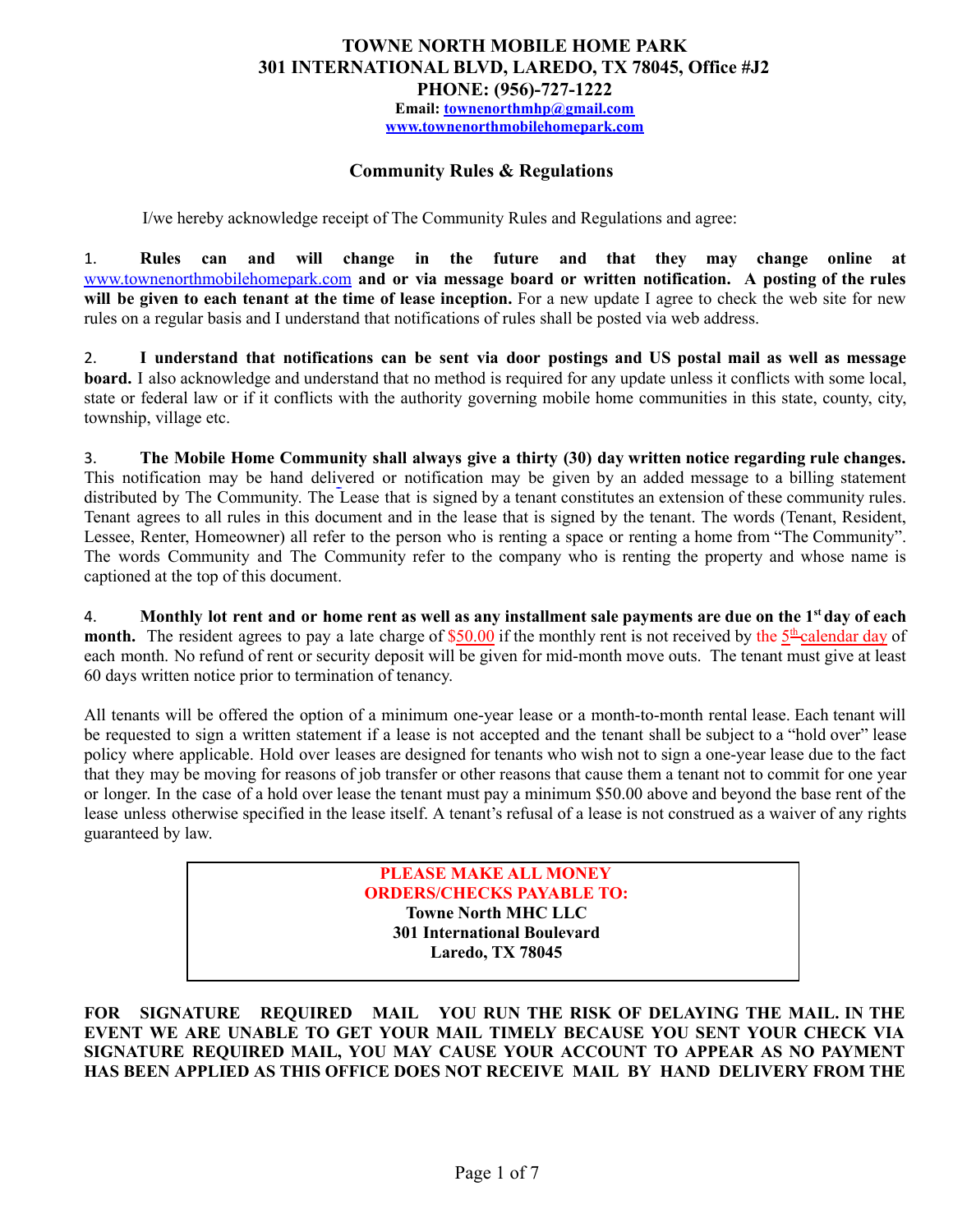### **POST OFFICE BUT GOES INTO A BOX THAT IS CHECKED ON MOST OR ALL DAYS OF BUSINESS.**

#### Ways to contact the management office:

By Phone: **(956)-727-1222** Email: **townenorthmhp@gmail.com** Office Hours: **Monday through Friday 9:00 AM to 5:00 PM** By Mail: **Towne North MHC LLC 301 International Boulevard, J2, Laredo, TX 78045** Corporate office: 833-647-8326 or m2kpartnersllc@gmail.com

This does not guarantee that the manager is always available during these times. Manager is not always in office as other duties and responsibilities cause the manager to be in and out of the office, performing inspections and performing other duties needed to keep the community operations in order.

#### 5. **Residents will be charged a \$50.00 fee for all checks returned due to non-sufficient funds or account closed.**

#### 6. A security deposit equal to one and a half  $(1.5x)$  month's rent is due and payable upon application **approval.**

This money is to be held to satisfy any claim for the damage of the property or any litter left at the time of move-out, or for any damage or loss sustained as a result of a breach or default by the tenant.

7. **Management reserves the right to increase lot rents.** Residents shall receive one month written advance notice of all proposed rent increases unless lease provides otherwise. Landlord also reserves the right upon 30 days' notice to charge a monthly fee for the cost of water and trash pickup, which fee shall be deemed to be additional rent.

8. Since your home site is rented to you as an individual, it is considered a single-family dwelling. NO more than one family is allowed at each mobile home site. A single family consists of 2 adults and any/all minor children that those adults may have. Violations of this rule will be an automatic eviction by all parties involved. Transferring or subletting to another party is NOT allowed by any tenant in this mobile home community. **Additional Adults over the** age of 18 shall be a charge of \$50.00 per person per month. Maximum of two persons per bedroom. \$100.00 **FINE EACH MONTH FOR VIOLATIONS INCLUDING FAILURE TO REGISTER OCCUPANTS AND GUESTS.**

### 9. **For the benefit of the other residents, the following activities** are **specifically prohibited in** the community:

A. Loud parties or disturbances. Quiet hours are from 10:00pm thru 7:00am.

B. Speeding vehicles. Inside the private property you cannot drive more than ten (10) miles an hour. By Michigan law the minimum Enforced speed limit is 15 M.P.H. By signing these rules, you agree and allow an officer of the law to enforce the legal speed limit in the event that you should be speeding or in violation of any motor vehicle violations while driving or operating a motor vehicle through the community. Reckless, careless or hot rod drivers will be arrested and/or evicted/banned from Park property.

- C. Automobiles, boats, trailer or vehicle repairs.
- D. Loud mufflers and/ or loud music.
- E. Burning of any kind.
- F. Nuisances of any kind.
- G. Air rifles, B-B guns, fireworks, sling shots, shooting of any kind.
- H. Drunkenness and immoral or illegal activities and /or conduct.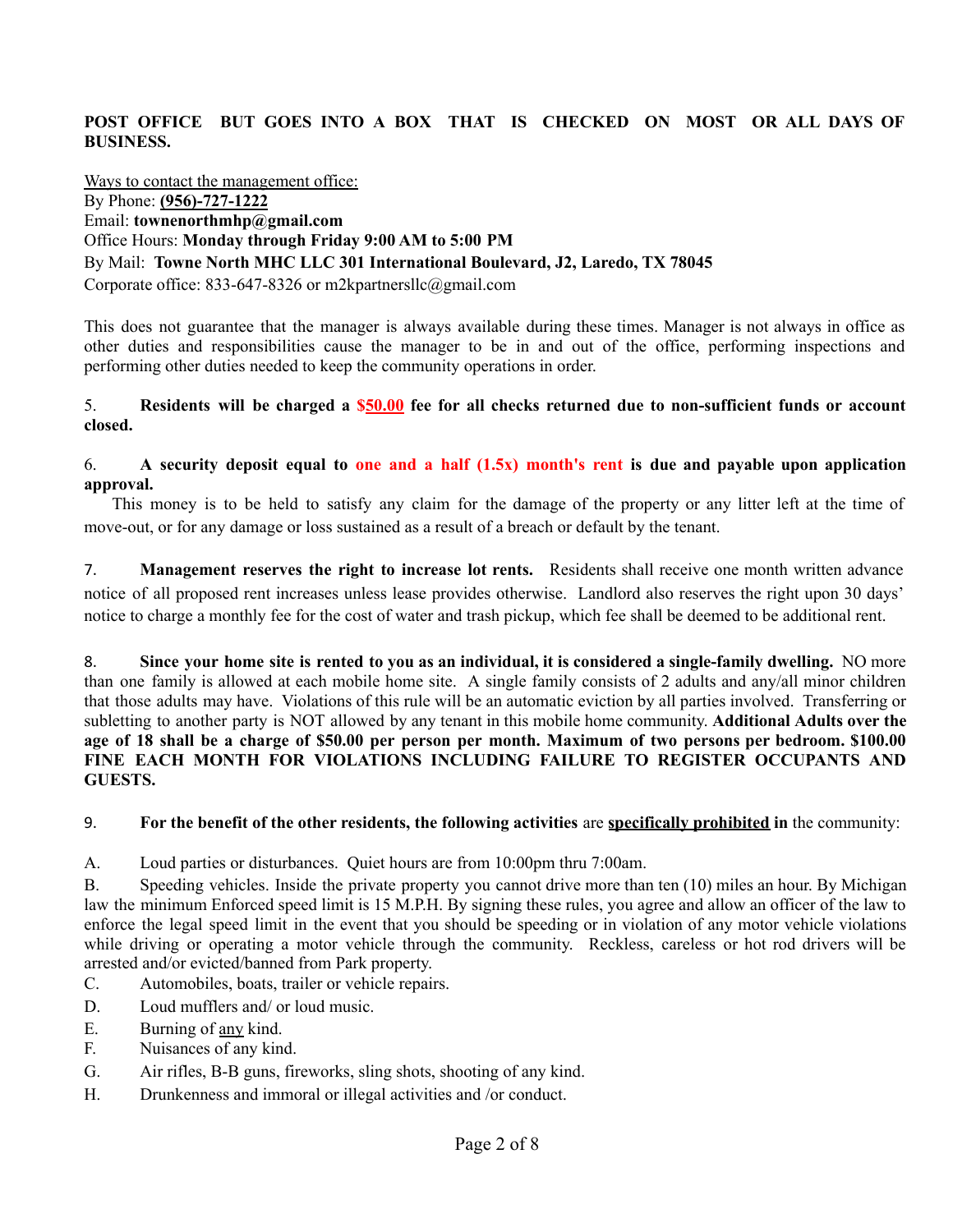I. Disabled vehicles; non-licensed vehicles. This includes vehicles with flat tires.

J. Peddling, soliciting, canvassing, distributing literature by any religious group or any other form of commercial enterprise is not allowed.

K. Removal of any plants or shrubs from a lot or manufactured home site is prohibited without getting permission from the park manger first.

L. NO RV's, boats, trailers or one-ton or larger vehicles with dual-wheels.

M. Parents are responsible for their children at all times. If there is a problem or incident involving your child, you will be responsible for all repairs/ damages caused by your child. There is a 10:00p.m. (9:00p.m. during school hours) curfew for all children under the age of 19 years old in the Park.

N. Snowmobiles, ATV, or non-licensed motorbikes are not permitted on Park Property. This includes mopeds, go-carts, mini-bikes and scooters.

O. Trampolines are NOT permitted in the park at any time.

P. Pools, included but not limited to small children's wading pools, blow up pools and water toys such as slip, and slides and other children's water recreation devices are not permitted anywhere on the property.

### **Violations of any of the prohibited activities will result in an automatic eviction from this mobile home community.**

# 10. **Your New or Used Manufactured Home Maintenance:**

A. All manufactured homes will be skirted with an approved material within thirty (3) days of moving into the community.

B. All manufactured homes will be anchored, and all anchoring will be approved by the local municipality and any other state and federal guidelines prior to move in.

- C. Manufactured Home Requirements unless otherwise permitted in writing:
- D. Manufactured homes will be no more than five (5) years old.
- E. Manufactured homes must be a minimum of  $14 \times 56$  feet.
- F. Manufactured homes must be neat and attractive.
- G. All water lines are to be wrapped with an electric heat tape.

11. **Owners are responsible for the maintenance of the yard on their lot.** All yards must always be neat and attractively maintained. Management reserves the right to mow yards and impose a charge of **\$45.00** for mowing against residents to be added to the next lot rent payment.

12. **Hookups:** Each resident is responsible for water, sewer, gas and electrical installation upon his lot and will be charged for the expense of replacing or servicing same utilities due to neglect or improper use on the part of the resident. The Tenant will make his own application for all utilities, such as telephone, gas, electric, water and pay all statements rendered by said companies.

13. By no later than October 1st of each year, each home must have a heat tape in working order installed **around the water service pipe.** The tape must go into the water line hole to ground level. Inspections will be made in November and periodically thereafter. Any damages incurred by the tenant from not complying with this rule are the sole responsibility of that tenant. Damages to community infrastructure due to tenant's faulty insulation of piping or installation of heat tape or faulty heat tape shall be the financial responsibility of the resident.

14. **Automobiles are to be parked only in assigned parking areas. NO PARKING ON THE GRASS ALLOWED AT ANY TIME.** No trucks one-ton or larger with dual wheels are permitted. The driver of any truck or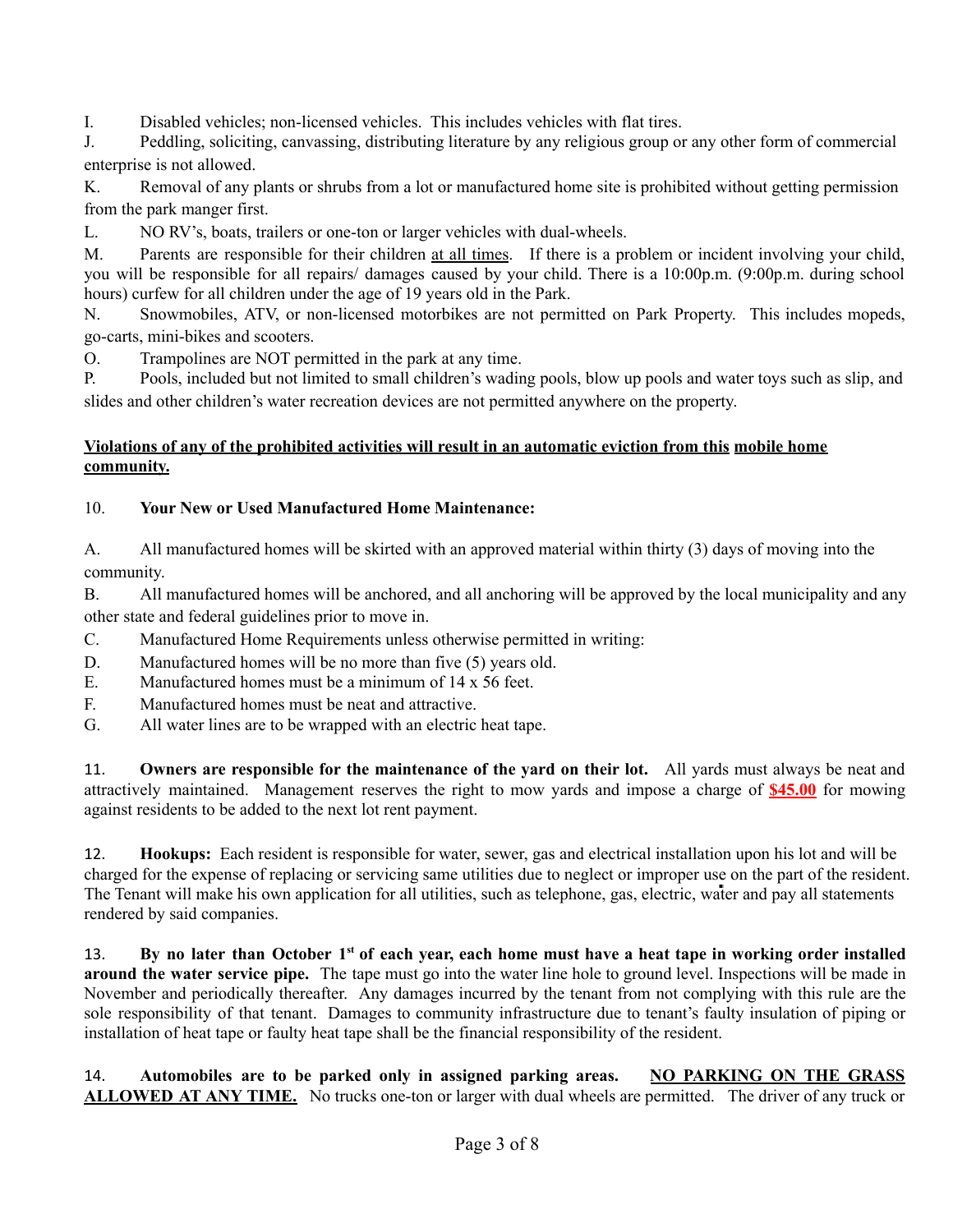car assumes full responsibility in event of any accident, injury, or damage to any person, child and personal property or improvements. Any oil leaking from vehicles must be repaired promptly. Any inoperable vehicles or vehicles with flat tires and or vehicles without parking permits issued by the community WILL BE TOWED AT THE VEHICLE OWNERS EXPENSE. TOW WARNING. PARKING IN A MANNER THAT IS NOT ALLOWED BY MANAGEMENT, UNLICENSED VEHICLES OR ANY VEHICLE RELATED VIOLATION WILL CAUSE YOUR VEHICLE TO BE TOWED AT THE VEHICLE OWNER'S EXPENSE. Tenants are allowed **2 vehicles per household**. Any additional vehicles incur a charge of **\$25 a month per extra vehicle** for a maximum of **3** vehicles total.

15. **NO new fencing will be allowed around homes in the park.** Management reserves the right to remove any existing fencing at the tenant's expense. Some split rail or other types of decorative fence may be allowed with Managements expressed written approval only.

16. **The home site will be kept free from fire hazards, including combustible materials stored under the home.** Storage outside the home must be in a storage shed approved by Management. Vehicle parking within 10 feet of any fire hydrant is prohibited. All Mobile Homes must be equipped with both a working fire extinguisher; with a minimal #2A-10-B-C rating and approved by an independent testing laboratory, and one smoke detector; approved by a nationally recognized independent testing laboratory.

### **17. Tenants are responsible for maintaining their home and lot in an attractive manner at all times.**

### **18. Lot renters are responsible for maintaining the homeowner's insurance policy and provide a copy to Management on an annual basis.**

19. **Management will inspect the Park** on a weekly basis to ensure that grass is cut and trimmed, and that lot is free of trash, debris, pet mess, etc. Management will give tenants a 24 to 48-hour notice if grass needs to be cut, trimmed, cleaned, etc. If the tenant fails to adhere to Managements notice, Management will correct the violation themselves and charge said tenant a minimum of **\$45.00 and up to \$100.00** for each occurrence/violation. If a tenant has more than 3 violations of this rule in a 12-month period, tenant's lease will be terminated. IF YOU ARE A HOMEOWNER - YOU WILL BE ASKED TO PAINT YOUR HOME, POWER WASH AND PAINT DECKS AND PORCHES. BEAUTIFY YOUR HOME WITH MINIMAL LANDSCAPING AND FLOWERS, REMOVE TONGUES FROM TRAILERS AND BUILD FLOWER BOXES OR CAP OFF TONGUES. YOU MAY BE ASKED TO REPLACE YOUR SKIRTING. YOU MAY BE ASKED TO SEAL COAT THE ROOF OF YOUR HOME.

20. **Management reserves the rights to evict, with notice, any person or persons who become objectionable, create a disturbance, threaten management or tenants or become a nuisance.** The management and utility companies reserve the right to hold in the park any and all homes when rent or utility bills are unpaid.

21. **Pets:** YOU CANNOT BRING A PET TO THE PROPERTY UNLESS IT HAS BEEN FIRST REGISTERED AND MUST BE APPROVED BY MANAGEMENT IN WRITING VIA SPECIAL AUTHORIZATION. All pets must be registered with the community manager and a copy of all shot records and license MUST be provided at the time of registration. For the safety of the residents, all residents who do not have pets, must indicate this in writing by placing the word "NONE" on the pet registration form where it asks for "1. type of animal and breed" and by crossing off the area of the form that indicates details about the pet. This form must be signed whether you have a pet or not. Falsifying any information on the form is a violation of the rule. There is a **\$30.00 fee for one pet** per month and **\$50.00 for two pets** added to a tenant rent if they wish to have a pet. **THERE IS A 2 PET LIMIT PER HOME SITE UNLESS OTHERWISE PERMITTED IN WRITING BY MANAGEMENT**. Your home site is to be kept clean of animal waste. **NO OUTDOOR PETS ARE PERMITTED IN THIS MOBILE HOME COMMUNITY AT ANY TIME.**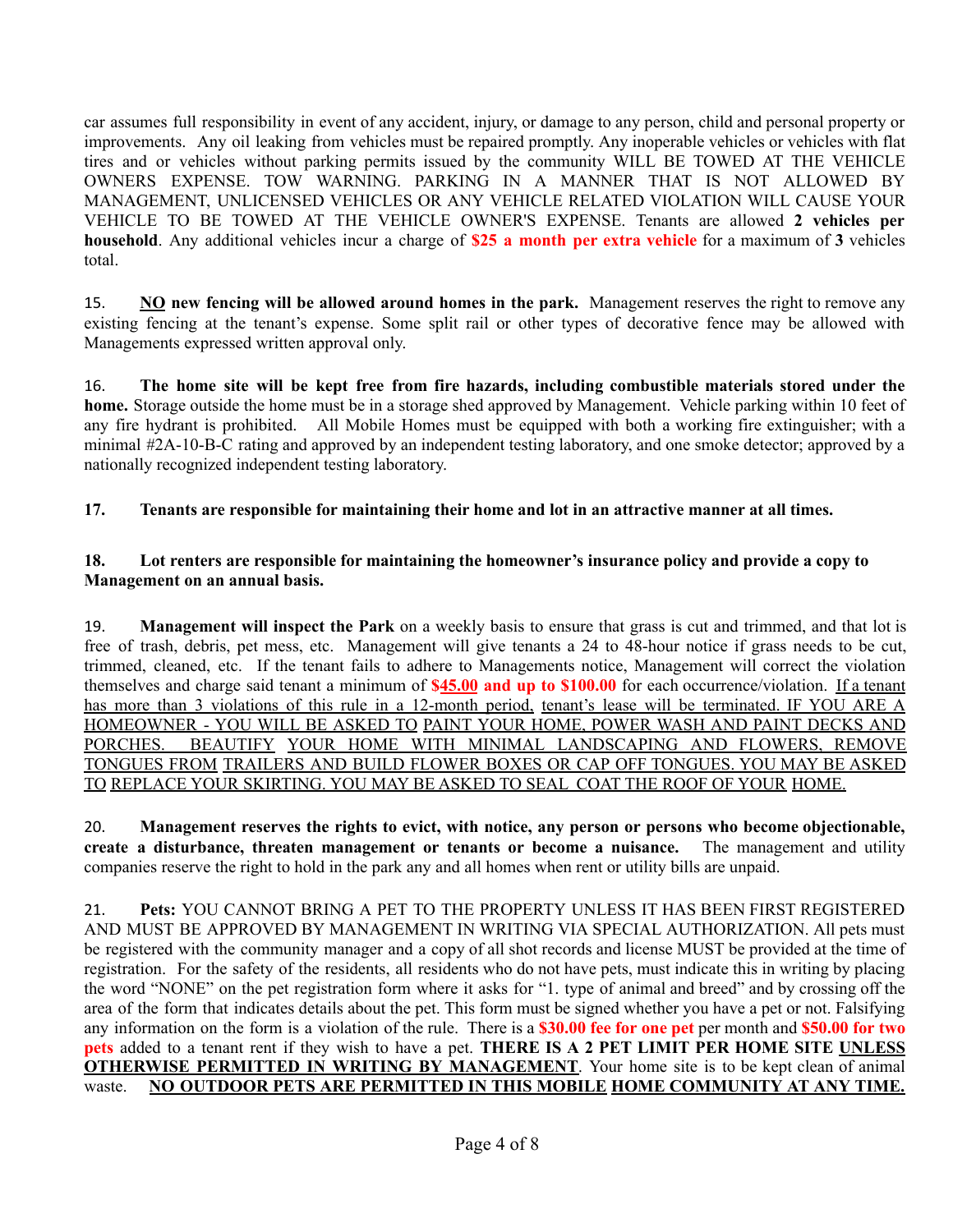For the purpose of setting the standard for this private property any and all pets in excess of **30 lbs.** and or **16 inches** in height is typically considered an OUTDOOR pet unless otherwise allowed by management. A resident that has an OUTDOOR pet will be required to remove the pet from the Park OR as an alternative the resident can vacate the Park by serving Management with a 30-day notice. Pets are only allowed outside to be walked and for no other reason and must always be on a leash and attended by someone who is 18 years of age or older. Under **no** circumstance shall pets be left on a leash outside of home. Residents are required to clean up immediately after their pets. **ANY VIOLATION OF THE ABOVE PET RULES WILL CAUSE THE TENANT TO BE SERVED WITH A 30-DAY NOTICE TO VACATE. ALL PETS MUST BE AUTHORIZED BY CORPORATE MANAGEMENT IN WRITING. NO VICIOUS OR AGGRESSIVE MIX OR BREED IS ALLOWED. 30 lbs. are the limit unless AUTHORIZED BY CORPORATE MANAGEMENT OFFICE IN WRITING. \$100.00 FINE EACH MONTH FOR VIOLATIONS INCLUDING FAILING TO PROVIDE SHOT RECORDS AND PROOF ANIMAL IS SAFE. DOG KENNELS ARE NOT ALLOWED.**

22. All residents must be registered at the park office and sign the lease/rental agreement and Park rules and **regulations form.** All residents shall register the make and license number of all vehicles operated by them and/or by members of their household. There is a 2-vehicle limit per household per lot. Residents are responsible and liable for the conduct of their guests while in the manufactured home community. It is the responsibility of the resident who executes the lease to see that all members of his household, his guests, and other parties under his control comply with these park rules. **VIOLATION OF ANY PARK RULES OR REGULATIONS CAN AND WILL RESULT IN THE ARREST OF RESIDENT OR GUEST BREAKING THE RULE. TENANT'S LEASE CAN BE TERMINATED AND THE EVICTION PROCESS INITIATED. BY SIGNING THESE RULES, YOU AGREE TO COOPERATE WITH ALL ORDERS OF NO TRESPASS.**

23. **THE COMMUNITY will be entitled to recover from the tenant all expenses incurred by it in enforcing its rights under this agreement** (including attorney's fees), all without relief to tenant of any appraisement and valuation laws; and the tenant shall hold Park Management harmless from any and all liability threatened or sustained (including all attorney's fees and other costs of defense) because of any exercise of owner's rights under this agreement.

24. **Mobile home sites are non-transferable.** Tenants may resell their home on its site within the community so long as the home meets community specifications. If the home does not meet these specifications, it must be brought in conformance before the final closing on the home. Residents selling their homes on site must have their home inspected by the community management before selling. A fee of \$35.00 is charged for this inspection. Management will not transfer the home site to your buyer without a Resale Authorization approval. Before finalizing the sale of your home, after receiving a Resale Authorization approval, your purchaser must apply for the home site and be accepted by Management, pay all applicable fees and deposits, and provide proof of ownership. Resale inspection requirements include: The Home interior/exterior, all adjacent structures (which must be in good condition), and repair - including but not limited to:

- A. All appliances must be in good operating condition and free of damage.
- B. All electrical duplexes and fixtures must be in good operating condition and free from damage.

C. All plumbing and plumbing fixtures must be in good operating condition and free from damage. All plumbing meets applicable codes.

- D. The heating system must be in good operating condition and free from damage.
- E. The flooring, linoleum, tile, and carpeting must be free of holes, tears, fraying, patches, and chips.
- F. All walls and ceilings shall be securely attached to the home and free of holes, cracks, separations, or other damage.
- G. The roof must be maintained in a manner so that it is leak proof.

H. The exterior metal sheeting and fixtures on the home and skirting must be securely attached to the home and free of rust.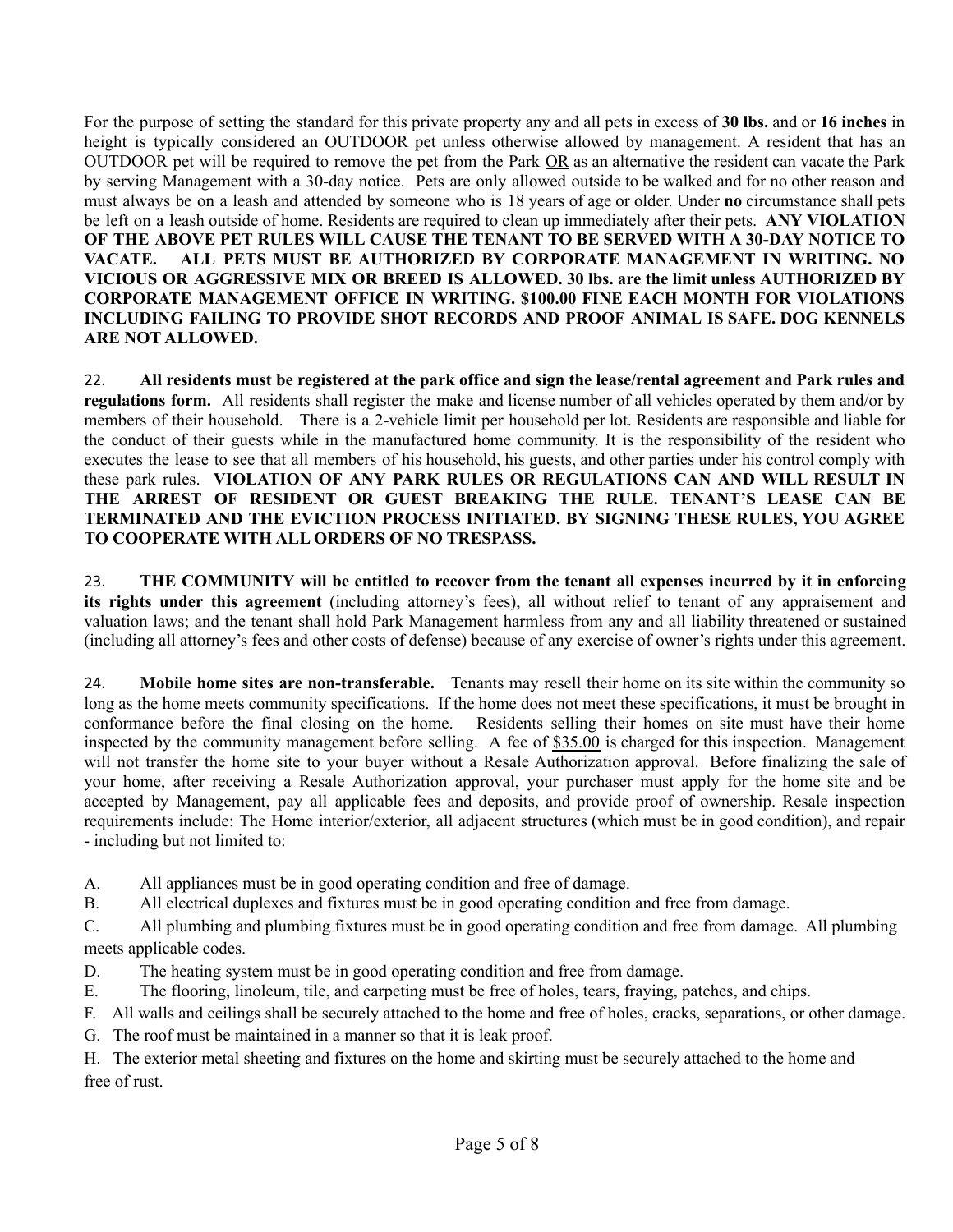I. All doors, windows, and screens must be in good operating condition and free of cracks and holes.

J. The home must be washed, waxed, free of dust and free of marks of discoloring.

K. The yard and all landscaping accessories must be in good repair, and there shall be no areas of grass that are bare.

L. The home shall have tie downs, fire extinguisher (minimum rating: #2A-10-B-C and smoke detectors, which are approved by a nationally recognized, independent testing laboratory.

- M. If the home does NOT meet the above criteria, the home must be removed within 24 hours of being sold.
- N. NO commercial activity or mobile homes being used for illegal or immoral purposes will be allowed.

### 25. **Moving a mobile home outside of the Community.**

If a tenant decides to sell their mobile home to an outside party and for it to be moved outside the park, park management must have the right of first refusal on such purchase. If a park refuses a purchase at an offered price, the tenant is free to market and sell how they see fit, however Moving Authorization must be obtained from the park's office prior to moving the home.

# **Presence of any home movers on park's premises and attempt to move home without a Moving Authorization will be considered trespassing and the tenant will be held liable for any damages to the community and its infrastructure.**

To obtain Moving Authorization, tenant is to follow the procedure:

- A. Submit a written Request to move the home out Community with the date and time of the move no less than 5 business days of the intended move.
- B. Submit \$1,000 refundable deposit via Money order or Cashier's check made to Towne North MHC LLC. along with the Request to move home.
- C. Provide a Copy of Home title
- D. Provide a copy of Contract with a mover.
- E. Provide a copy of the home mover's license.

D. Provide a copy of home mover's liability insurance where "Towne North MHC LLC" is listed as an "Added Insured" .

26. **Resident (s) hereby agrees to indemnify and hold harmless Management** and/or owner, owner's agent and employees, from and on account of any damage or injury by fire, theft or accident to any person(s), or the furniture, equipment, records, goods, wares, mobile home or merchandise of any person(s) arising from the failure of resident to keep the mobile home and his/her lot in good condition as herein provided, or arising from the occupant of adjoining or contiguous mobile homes. Resident agrees to pay for all damages or injuries to Management or other residents, their guests and families thereof caused by the resident or his/her guests whether by negligence or misuse of the mobile home community property or its facilities.

27. **Park management is not responsible for any damages** which may be caused due to acts of God and/or other matters which result from matters over which park management has no control, or which result from acts or omissions by other parties or residents of the park. While the Management and owners of your community will exert great effort to assure the safety of the residents and the property, they are NOT responsible for losses due to fire, theft or accident, natural disasters, including but not limited to weather related incidents. You the resident are hereby notified that you assume the risk in all matters and claims.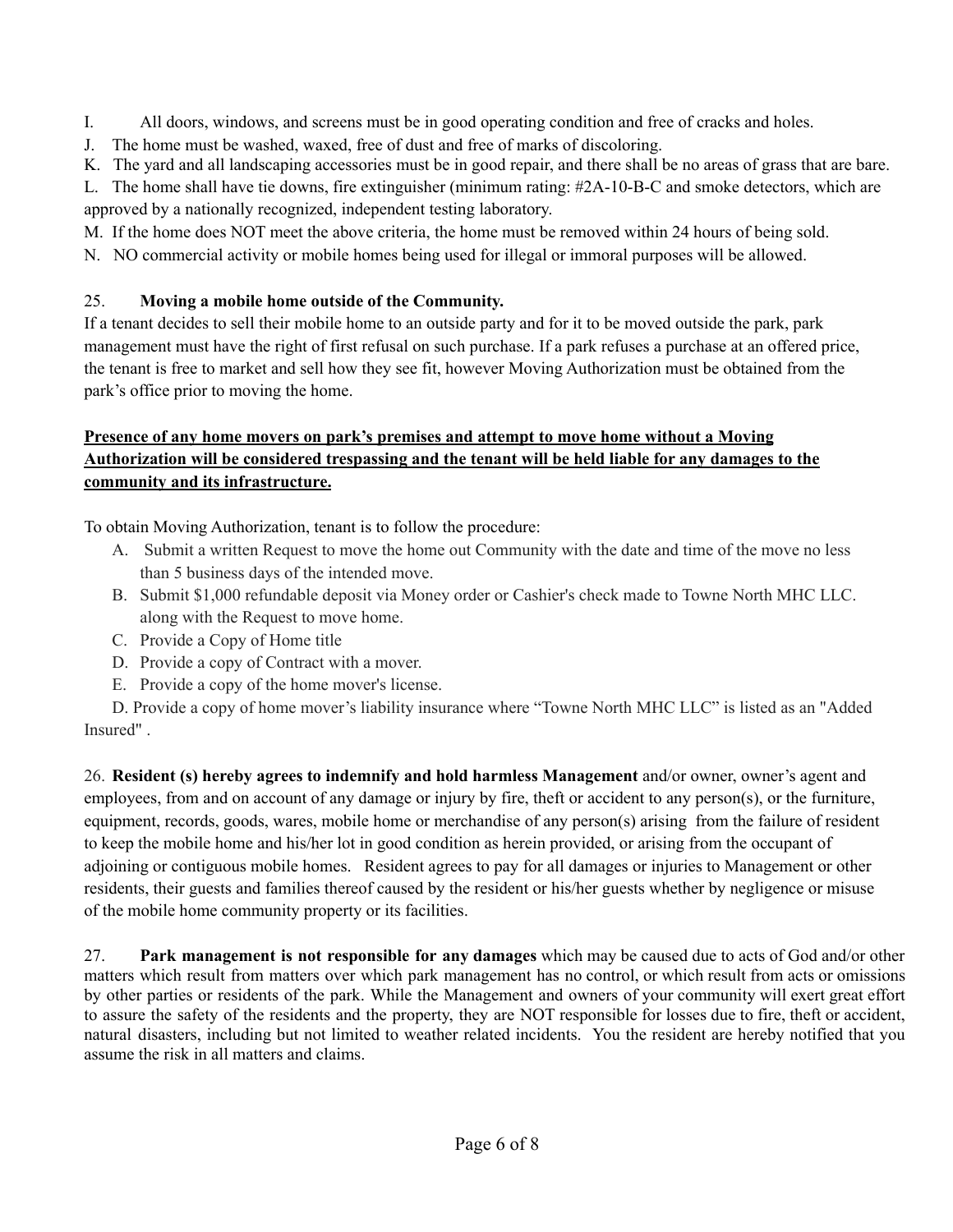28. The City you reside in provides a severe weather warning system. **The Community does NOT provide designated shelters for severe weather.** During severe weather, residents and all other non-residents in the community are responsible for taking their own safety precautions.

29. **Management reserves the right to impose other rules and regulations it deems advisable or necessary** toward making The Community a better place to live. Each tenant will receive a notification of any/all new or amended rules and regulations at least 30 days before the effective date of the new rule(s).

30**. These rules and regulations supersede any previously published.**

31. **\$100.00 FINE WILL BE ASSESSED to anyone who is witnessed dumping, placing large objects of trash** outside of their home, placing trash in or around vacant homes or other areas of the property, denying neighbors **of their right to quiet enjoyment, making threats to the manager or corporate office staff, using vulgar language with the manager or corporate office staff, including but not limited to vandalizing property,** taking personal property of others without permission, not picking up after your pet, keeping your pet tied **outside unattended, or letting your pet run loose in the park. PLEASE MAKE NOTE OF THESE CHANGES WHICH WILL BE REFLECTED IN YOUR NEW RULES/REGULATIONS.**

32. **WATER SHUT OFF NOTICE. IF YOU ARE USING WATER ILLEGALLY YOU WILL BE EVICTED FROM THE COMMUNITY. IF YOU ARE USING WATER AND NOT GETTING BILLED FOR WATER, YOU MUST CALL THE CORPORATE OFFICE IMMEDIATELY AND MAKE ARRANGEMENTS TO PAY ALL PAST WATER BILLS. ILLEGAL WATER USE WILL NOT BE TOLERATED. PLUMBING CAN NOT BE MODIFIED AT THE RISER. IT IS NOT ALLOWED TO MAKE ANY MODIFICATIONS TO YOUR WATER RISER AS THIS IS THE PARK PROPERTY. ALL LICENSED PLUMBERS MUST HAVE CORPORATE LEVEL WRITTEN APPROVAL TO WORK ON WATER RISERS AND WATER METERS AND ANY AND ALL PLUMBING INFRASTRUCTURES.** encourage feeding stray animals of any sort. Tenant acknowledges there are fines associated with this type of violation as there are with any violation especially repeated and or habitual violations in which the community will impose a fine that must be paid immediately. Tenant understands that all fines are considered lot rent and will be paid promptly by the tenant.

33. **FAIR HOUSING - EQUAL HOUSING OPPORTUNITY** Lessor provides an equal housing opportunity to all tenants. Fair Housing Act (FHA) Fair Housing Act Regulations: The Fair Housing Act of 1968, as amended, 42 U.S.C. § 3601, et seq. ("FHA"), prohibits illegal discrimination in all types of housing transactions including all aspects of residential real estate-related transactions, including, but not limited to: the making or purchasing of loans to purchase, construct, improve, repair, or maintain a dwelling; a loan secured with residential real estate, such as a home equity loan, and the selling, brokering, or appraising of residential real estate. Lessor takes Fair Housing Rules seriously and intends to always adhere to all Fair Housing Rules.

34. **TOLERANCE CIVIL RIGHTS** THE ZERO TOLERANCE CIVIL RIGHTS VIOLATION POLICY WILL STATE THAT RACE, COLOR, RELIGION, SEX, MARITAL STATUS, HANDICAP, OR NATIONAL ORIGIN -BASED HARASSMENT OR VIOLENCE THAT VIOLATES THE ELLIOTT-LARSEN CIVIL RIGHTS ACT OR THE FEDERAL FAIR HOUSING ACT AND IS DIRECTED AGAINST ANY OTHER TENANT OR GUEST OF THE LESSOR OR ANY TYPE OF HARASSMENT WHAT SO EVER AND WILL NOT BE TOLERATED AND THAT SUCH CONDUCT BY ANY MEMBER OF THE HOUSEHOLD WILL BE CONSIDERED A VIOLATION OF THE LEASE AND COULD RESULT IN EVICTION. HARASSMENT IS A SERIOUS ISSUE. ALL PEOPLE INVOLVED IN THIS PROPERTY SHOULD TREAT EACH OTHER WITH RESPECT AND DIGNITY REGARDLESS OF RACE, COLOR, RELIGION, SEX, MARITAL STATUS,